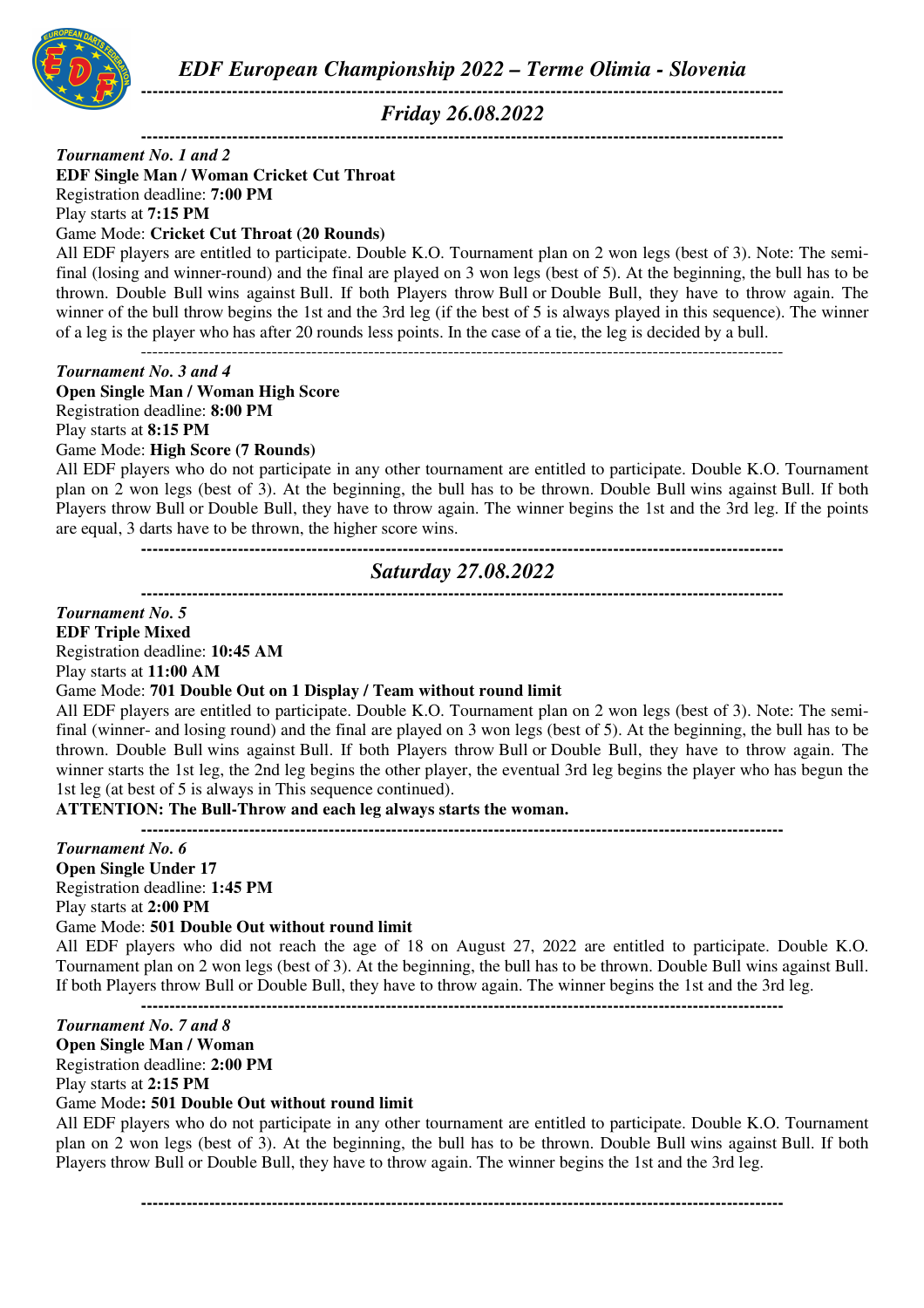## *Tournament No. 9 and 10*  **Open Single Man / Woman Split Score**  Registration deadline: **7:45 PM**

Play starts at **8:00 PM**

Game Mode**: Split Score (9 Rounds)**

All EDF players who do not participate in any other tournament are entitled to participate. Double K.O. Tournament plan on 2 won legs (best of 3). At the beginning, the bull has to be thrown. Double Bull wins against Bull. If both Players throw Bull or Double Bull, they have to throw again. The winner begins the 1st and the 3rd leg. In the case of a tie, the leg is decided by a bull.

# **-----------------------------------------------------------------------------------------------------------------**

# *Sunday 28.08.2021*

**-----------------------------------------------------------------------------------------------------------------**  *Tournament No. 11 and 12*  **EDF Double Man / Woman**  Registration deadline: **10:45 AM** Play starts at **11:00 AM**

Game Mode**: 501 Double Out on 4 Positions (League) without round limit**

All EDF players are entitled to participate. Double K.O. Tournament plan on 2 won legs (best of 3). Note: The semifinal (winner- and losing round) and the final are played on 3 won legs (best of 5). At the beginning, the bull has to be thrown. Double Bull wins against Bull. If both Players throw Bull or Double Bull, they have to throw again. The winner starts the 1st leg, the 2nd leg begins the other player, the eventual 3rd leg begins the player who has begun the 1st leg (at best of 5 is always in This sequence continued).

**-----------------------------------------------------------------------------------------------------------------** 

### *Tournament No. 13*

# **Open Double Under 17**

Registration deadline: **1:45 PM**

Play starts at **2:00 PM**

### Game Mode**: 501 Double Out on 2 Positions (No League) without round limit**

All EDF players who did not reach the **age of 18 on August 28, 2022** are entitled to participate. Double K.O. Tournament plan on 2 won legs (best of 3). At the beginning, the bull has to be thrown. Double Bull wins against Bull. If both Players throw Bull or Double Bull, they have to throw again. The winner begins the 1st and the 3rd leg.

**-----------------------------------------------------------------------------------------------------------------** 

# *Tournament No. 14 and 15*

# **Open Double Man / Woman**

Registration deadline: **2:00 PM Man / 2:45 PM Woman**

Play starts at **2:15 Man / 3:00 PM Woman** 

### Game Mode**: 501 Double Out on 2 Positions (No League) without round limit**

All EDF players who do not participate in any other tournament are entitled to participate. Double K.O. Tournament plan on 2 won legs (best of 3). At the beginning, the bull has to be thrown. Double Bull wins against Bull. If both Players throw Bull or Double Bull, they have to throw again. The winner begins the 1st and the 3rd leg.

**-----------------------------------------------------------------------------------------------------------------** 

### *Tournament No. 16*

### **Open Double Mixed (1 Man and 1 Woman)**

Registration deadline: **7:45 PM**

Play starts at **8:00 PM**

#### Game Mode**: 501 Double Out on 2 Positions (No League) without round limit**

All EDF players who do not participate in any other tournament are entitled to participate. Double K.O. Tournament plan on 2 won legs (best of 3). At the beginning, the bull has to be thrown. Double Bull wins against Bull. If both Players throw Bull or Double Bull, they have to throw again. The winner begins the 1st and the 3rd leg. **ATTENTION: The Bull-Throw and each leg always starts the woman.** 

**-----------------------------------------------------------------------------------------------------------------** 

*Tournament No. 17* 

**Open Single** 

Registration deadline: **7:45 PM**

Play starts at **8:00 PM**

### Game Mode**: 501 Double Out without round limit**

All EDF players who do not participate in any other tournament are entitled to participate. Double K.O. Tournament plan on 2 won legs (best of 3). At the beginning, the bull has to be thrown. Double Bull wins against Bull. If both Players throw Bull or Double Bull, they have to throw again. The winner begins the 1st and the 3rd leg.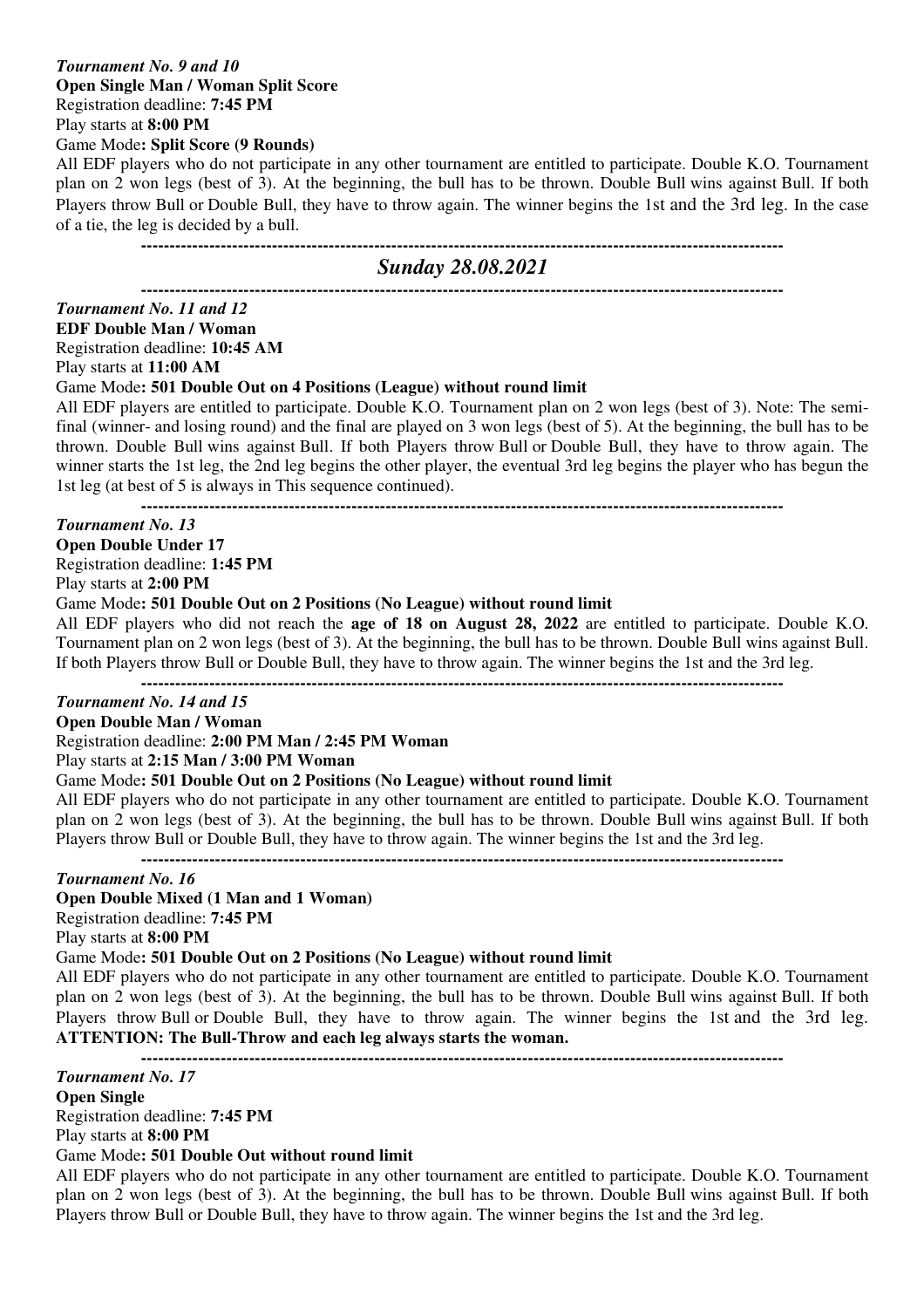### **-----------------------------------------------------------------------------------------------------------------**  *Monday 29.08.2022*

**-----------------------------------------------------------------------------------------------------------------** 

#### *Tournament No. 18*

### **EDF Double Mixed (1 Man and 1 Woman)**

Registration deadline: **10:45 AM**

Play starts at **11:00 AM**

Game Mode**: 501 Double Out on 4 Positions (League) without round limit**

All EDF players are entitled to participate. Double K.O. Tournament plan on 2 won legs (best of 3). Note: The semifinal (winner- and losing round) and the final are played on 3 won legs (best of 5). At the beginning, the bull has to be thrown. Double Bull wins against Bull. If both Players throw Bull or Double Bull, they have to throw again. The winner starts the 1st leg, the 2nd leg begins the other player, the eventual 3rd leg begins the player who has begun the 1st leg (at best of 5 is always in this sequence continued).

#### **ATTENTION: The Bull-Throw and each leg always starts the woman.**

**-----------------------------------------------------------------------------------------------------------------** 

*Tournament No. 19 and 20*  **Open Single Man / Woman** 

Registration deadline: **2:00 PM**

Play starts at **2:15 PM**

Game Mode**: 501 Double Out without round limit**

All EDF players who do not participate in any other tournament are entitled to participate. Double K.O. Tournament plan on 2 won legs (best of 3). Double Bull wins against Bull. If both Players throw Bull or Double Bull, they have to throw again. The winner begins the 1st and the 3rd leg.

**-----------------------------------------------------------------------------------------------------------------** 

# *Tournament No. 21*

## **Open Double DYP**

Registration deadline: **7:30 PM**

Play starts at **8:30 PM**

Game Mode**: 501 Master Out on 2 Positions (No League) without round limit**

All EDF players who do not participate in any other tournament are entitled to participate. The double partner is allocated. There are 2 pots - one with set players and one with unseeded - made to avoid gross injustices! Double K.O. Tournament plan on 2 won legs (best of 3). At the beginning, the bull has to be thrown. Double Bull wins against Bull. If both Players throw Bull or Double Bull, they have to throw again. The winner begins the 1st and the 3rd leg.

**-----------------------------------------------------------------------------------------------------------------** 

## *Tournament No. 22*  **EDF Steel Dart Qualification (Single)**  Registration deadline: **8:15 PM** Play starts at **8:30 PM**

Game Mode**: 501 Double Out Steel Dart**

All EDF players who do not participate in any other tournament are entitled to participate. K.O.-mode best of 5. At the beginning, the bull has to be thrown, the winner starts the 1st leg, the 2nd leg begins the other player (always in this sequence continued), the eventual 5rd leg begins the player who has begun the 1st leg. Double Bull wins against Bull. If both Players throw Bull or Double Bull, they have to throw again. The best 8 Players qualifies to EDF Steel Darts Finals (Wednesday 31.08.2022).

**-----------------------------------------------------------------------------------------------------------------** 

## *Tuesday 30.08.2022*

**-----------------------------------------------------------------------------------------------------------------** 

#### *Tournament No. 23 and 24*

**EDF Single Man / Woman** 

Registration deadline: **10:45 AM** Play starts at **11:00 AM**

### Game Mode**: 501 Double Out without round limit**

All EDF players are entitled to participate. Double K.O. Tournament plan on 2 won legs (best of 3). Note: The semifinal (winner- and losing round) and the final are played on 3 won legs (best of 5). At the beginning, the bull has to be thrown. Double Bull wins against Bull. If both Players throw Bull or Double Bull, they have to throw again. The winner starts the 1st leg, the 2nd leg begins the other player, the eventual 3rd leg begins the player who has begun the 1st leg (at best of 5 is always in this sequence continued).

**-----------------------------------------------------------------------------------------------------------------**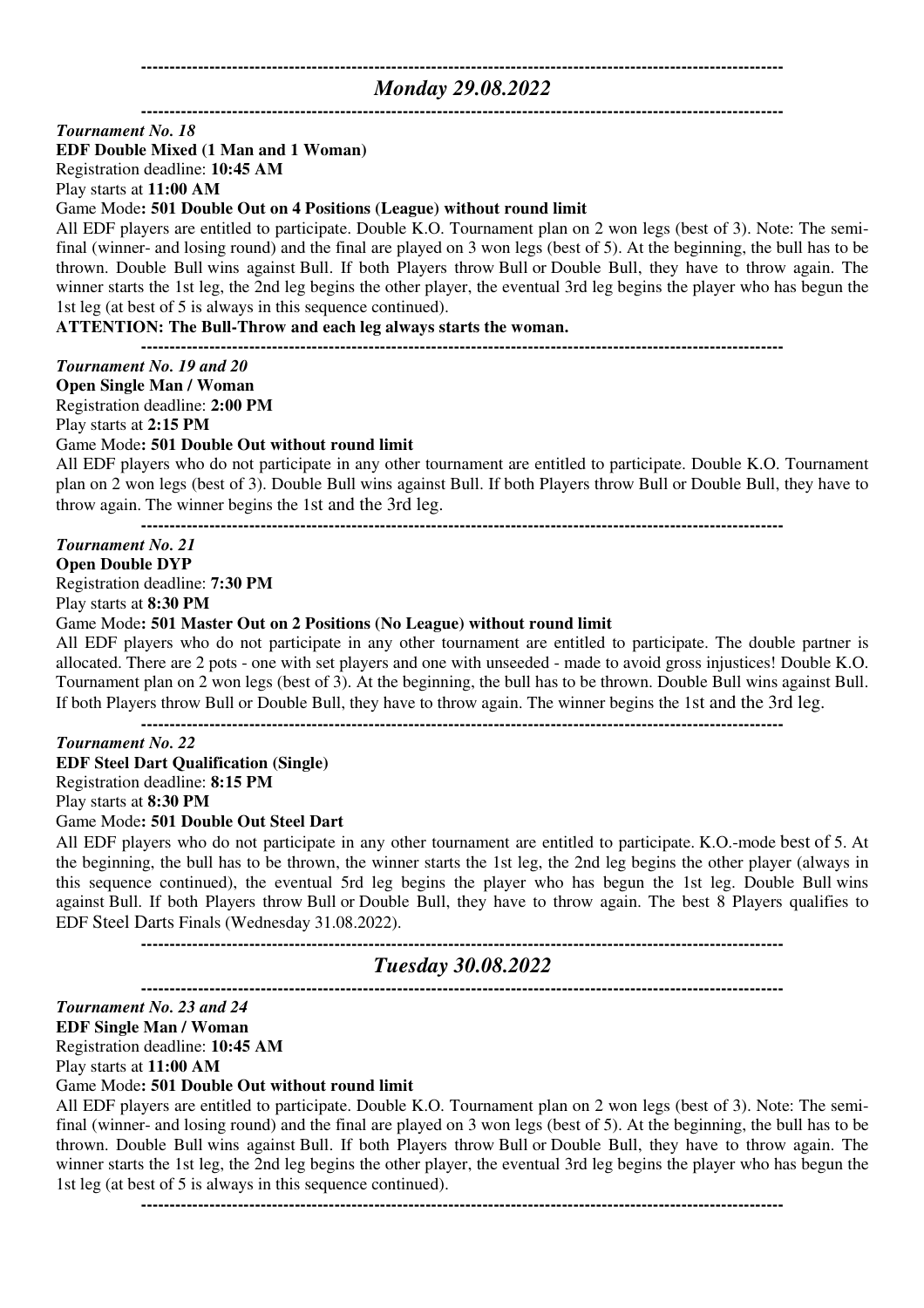## *Tournament No. 25*  **EDF Single Under 14**  Registration deadline: **11:45 AM** Play starts at **12:00 PM**

### Game Mode**: 501 Double Out without round limit**

All EDF players who did not reach the **age of 15 on August 30, 2022** are entitled to participate. Double K.O. Tournament plan on 2 won legs (best of 3). Note: The semi-final (winner- and losing round) and the final are played on 3 won legs (best of 5). At the beginning, the bull has to be thrown. Double Bull wins against Bull. If both Players throw Bull or Double Bull, they have to throw again. The winner starts the 1st leg, the 2nd leg begins the other player, the eventual 3rd leg begins the player who has begun the 1st leg (at best of 5 is always in this sequence continued).

**-----------------------------------------------------------------------------------------------------------------** 

### *Tournament No. 26*

# **EDF Single Under 18**

Registration deadline: **11:45 AM**

Play starts at **12:00 PM**

#### Game Mode**: 501 Double Out without round limit**

All EDF players who did not reach the **age of 19 on August 30, 2022** are entitled to participate. Double K.O. Tournament plan on 2 won legs (best of 3). Note: The semi-final (winner- and losing round) and the final are played on 3 won legs (best of 5). At the beginning, the bull has to be thrown. Double Bull wins against Bull. If both Players throw Bull or Double Bull, they have to throw again. The winner starts the 1st leg, the 2nd leg begins the other player, the eventual 3rd leg begins the player who has begun the 1st leg (at best of 5 is always in this sequence continued).

**-----------------------------------------------------------------------------------------------------------------** 

### *Tournament No. 27 and 28*

**Lucky Loser Single Man / Woman**  Registration deadline: **2:00 PM\*** Play starts at **2:15 PM\***

# Game Mode**: Double Out without round limit**

All EDF players who do not participate in any other tournament and who played EDF Single (Man/Woman/Under 14/Under 18) at Tuesday are entitled to participate(\*Registration closes only when the last result of the second loser's round of the main competition is entered). Double K.O. Tournament plan on 2 won legs (best of 3). At the beginning, the bull has to be thrown. Double Bull wins against Bull. If both Players throw Bull or Double Bull, they have to throw again. The winner begins the 1st and the 3rd leg.

**-----------------------------------------------------------------------------------------------------------------** 

### *Start 9:00 PM Winners ceremony for al completed tournaments!!*

**-----------------------------------------------------------------------------------------------------------------** 

*Wednesday 31.08.2022*  **-----------------------------------------------------------------------------------------------------------------** 

*9:30 AM Opening Ceremony (Entry of the Nations)* 

**-----------------------------------------------------------------------------------------------------------------** 

#### *Tournament No. 29 and 30*

**EDF Nations Cup Man / Woman (Team)** 

Registration deadline: **Tuesday 30.08.2022 at 12:00 PM**

Play starts at **11:00 AM**

#### Game Mode**: 501 Double Out without round limit**

Eligible are only EDF players who are registered as Nations Team and do not participate in any other tournament. A team consists of min. 4 to max. 8 players. All players must play with a uniform dress. A round robin round (group of 3 or 4) will be played, followed by a grid with K.O. Round.

**Round Robin:** 16 individual games are played on each 2 legs; the total number of won legs decides the game. At the beginning, the bull has to be thrown. Double Bull wins against Bull. If both Players throw Bull or Double Bull, they have to throw again. The winner begins the 1st leg and the loser starts the 2 leg. The match report is always filled out in 4 blocks (4 Players), whereby within a block cannot be changed. The winner of an encounter receives 2 points, in the case of draws 1 point each in the table.

**K.O. Round Nations Cup:** 16 individual games are played on each 2 legs; the total number of won legs decides the game. At the beginning, the bull has to be thrown. Double Bull wins against Bull. If both Players throw Bull or Double Bull, they have to throw again. The winner begins the 1st leg and the loser starts the 2 leg. The match report is always filled out in 4 blocks (4 Players), whereby you cannot change within a block. In a tie, a double is played on 4 positions (league) best of 3. The 2 players for the doubles are free to choose.

**-----------------------------------------------------------------------------------------------------------------**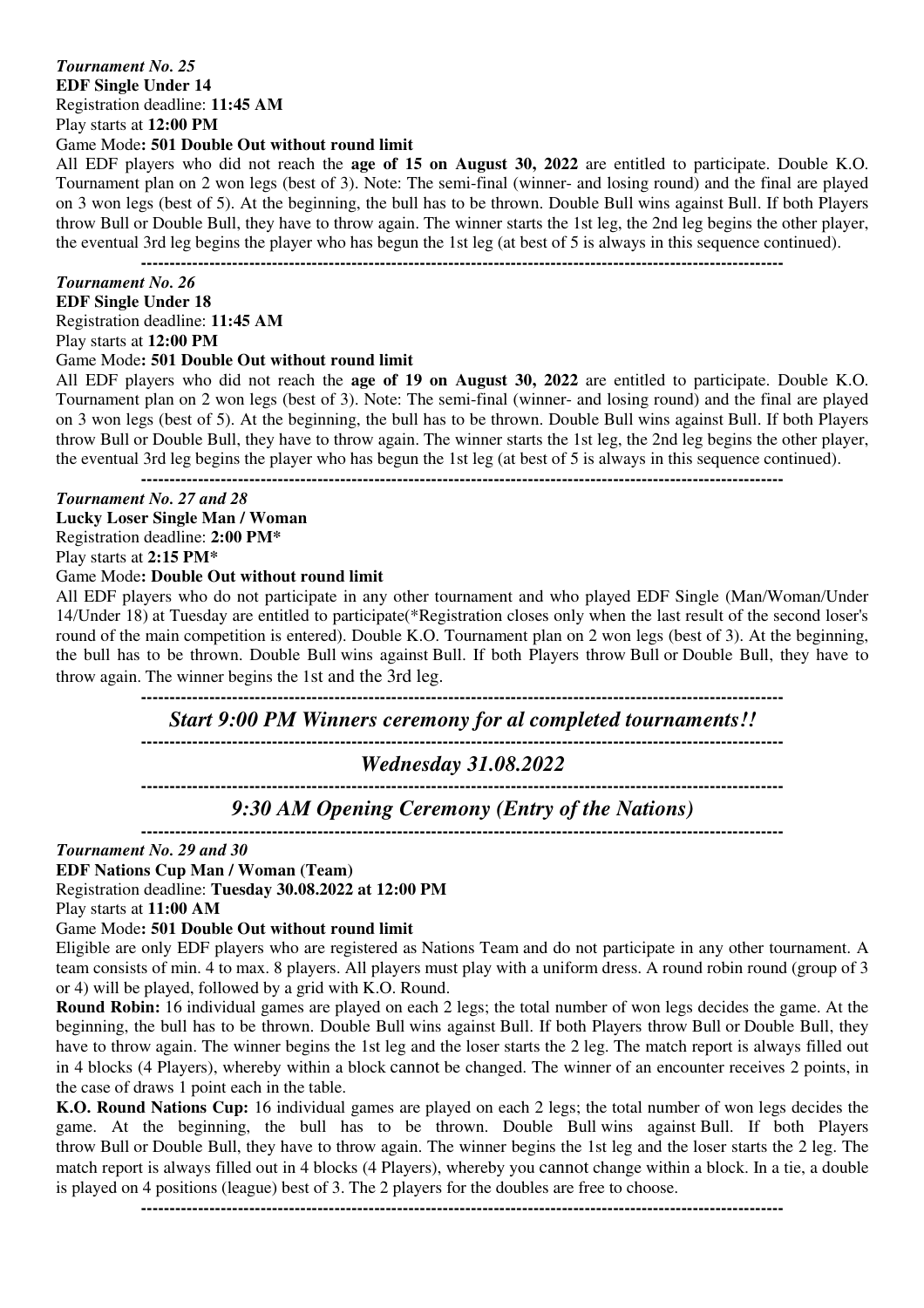### *Tournament No. 31*

**EDF European Cup Pro (Team)** 

Registration deadline: **Tuesday 30.08.2022 at 12:00 PM**

Play starts at **11:00 AM**

### Game Mode**: 501 Double Out without round limit**

Eligible are only EDF players who are registered as European Cup Pro Team and do not participate in any other tournament. A team consists of min. 4 to max. 8 players. All players must play with a uniform dress. A round robin round (group of 3 or 4) will be played, followed by a grid with K.O. Round.

**Round Robin European Cup Pro:** 16 individual games are played on each 2 legs; the total number of won legs decides the game. At the beginning, the bull has to be thrown. Double Bull wins against Bull. If both Players throw Bull or Double Bull, they have to throw again. The winner begins the 1st leg and the loser starts the 2 leg. The match report is always filled out in 4 blocks (4 Players), whereby within a block cannot be changed. The winner of an encounter receives 2 points, in the case of draws 1 point each in the table.

**K.O. Round European Cup Pro:** 16 individual games are played on each 2 legs; the total number of won legs decides the game. At the beginning, the bull has to be thrown. Double Bull wins against Bull. If both Players throw Bull or Double Bull, they have to throw again. The winner begins the 1st leg and the loser starts the 2 leg. The match report is always filled out in 4 blocks (4 Players), whereby you cannot change within a block. In a tie, a double is played on 4 positions (league) best of 3. The 2 players for the doubles are free to choose.

**-----------------------------------------------------------------------------------------------------------------** 

#### *Tournament No. 32 - 34*

**EDF European Cup Man (Team)** 

Registration deadline: **Tuesday 30.08.2022 at 12:00 PM**

Play starts at **11:00 AM**

### Game Mode**: 501 Master Out without round limit**

Eligible are only EDF players who are registered as European Cup Man Team and do not participate in any other tournament. A team consists of min. 8 to max. 16 players. All players must play with a uniform dress. A round robin round (group of 3 or 4) will be played, followed by a grid with K.O. Round.

**Round Robin European Cup Man 501 Master Out:** 16 individual games are played on each 2 legs; the total number of won legs decides the game. At the beginning, the bull has to be thrown. Double Bull wins against Bull. If both Players throw Bull or Double Bull, they have to throw again. The winner begins the 1st leg and the loser starts the 2 leg. The match report is always filled out in 2 blocks (8 Players), whereby within a block cannot be changed. The winner of an encounter receives 2 points, in the case of draws 1 point each in the table.

**K.O. Round European Cup Man:** The group winner of each Round Robin group plays a K.O. Round **501 Double Out** (Level A), the runner-up plays **501 Master Out** (Level B). In a group of 4, the first 2 teams play in the K.O. Round in Level A, the group third in Level B. Each group last can register for the Lucky Loser (K.O. Round 501 Master Out) Competition. 16 individual games are played on each 2 legs; the total number of won legs decides the game. At the beginning, the bull has to be thrown. Double Bull wins against Bull. If both Players throw Bull or Double Bull, they have to throw again. The winner begins the 1st leg and the loser starts the 2 leg. The match report is always filled out in 2 blocks (8 Players), whereby you cannot change within a block. In a tie, a double is played on 4 positions (league) best of 3. The 2 players for the doubles are free to choose.

**-----------------------------------------------------------------------------------------------------------------** 

### *Tournament No. 35*

**EDF European Cup Woman (Team)** 

Registration deadline: **Tuesday 30.08.2022 at 12:00 PM**

Play starts at **11:00 AM**

#### Game Mode**: 501 Double Out without round limit**

Eligible are only EDF players who are registered as European Cup Woman Team and do not participate in any other tournament. A team consists of min. 4 to max. 8 players. All players must play with a uniform dress. A round robin round (group of 3 or 4) will be played, followed by a grid with K.O. Round.

**Round Robin European Cup Woman:** 8 individual games are played on each 2 legs; the total number of won legs decides the game. At the beginning, the bull has to be thrown. Double Bull wins against Bull. If both Players throw Bull or Double Bull, they have to throw again. The winner begins the 1st leg and the loser starts the 2 leg. The match report is always filled out in 2 blocks (4 Players), whereby within a block cannot be changed. The winner of an encounter receives 2 points, in the case of draws 1 point each in the table.

**K.O. Round European Cup Woman:** 8 individual games are played on each 2 legs; the total number of won legs decides the game. At the beginning, the bull has to be thrown. Double Bull wins against Bull. If both Players throw Bull or Double Bull, they have to throw again. The winner begins the 1st leg and the loser starts the 2 leg. The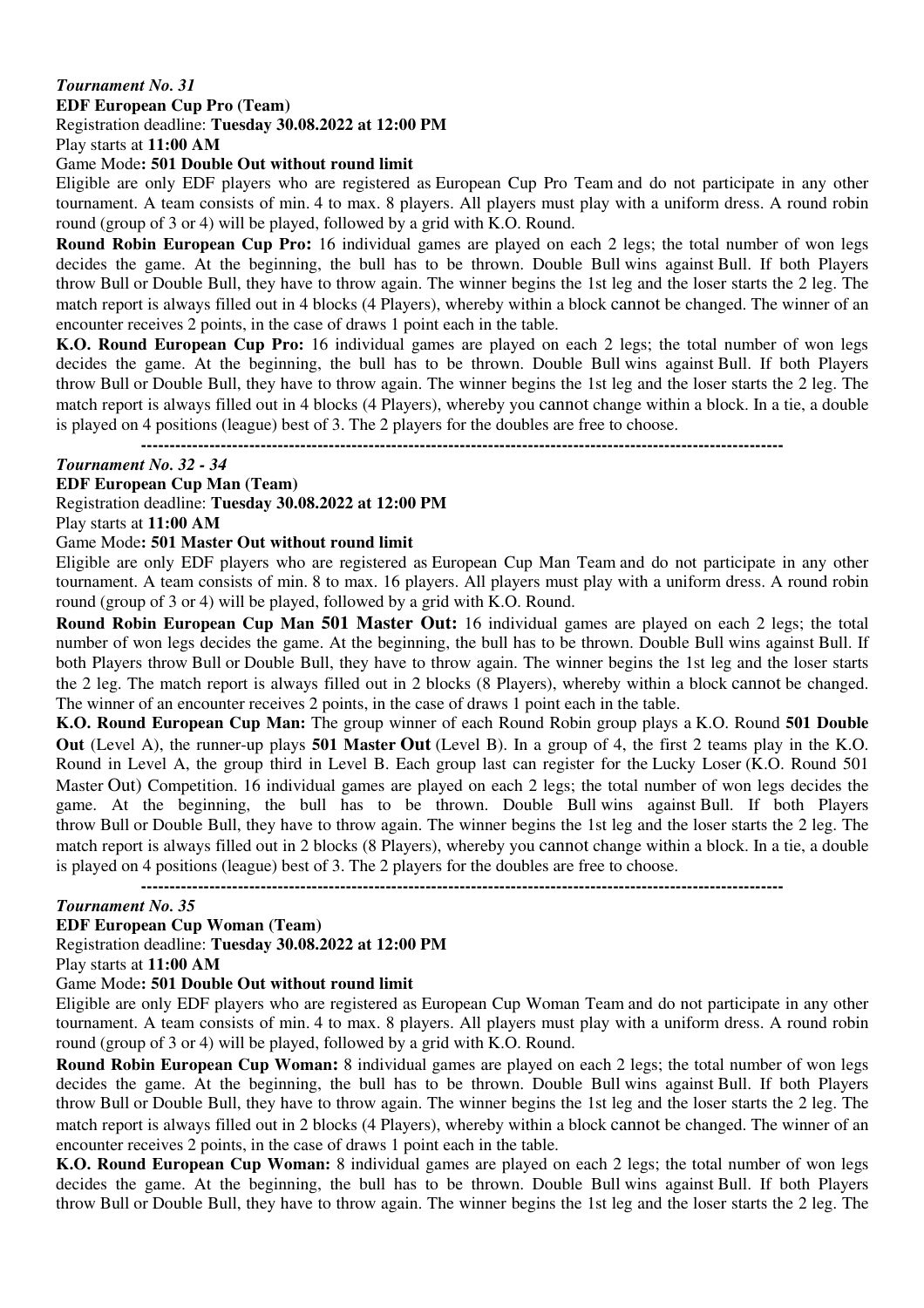match report is always filled out in 2 blocks (4 Players), whereby you cannot change within a block. In a tie, a double is played on 4 positions (league) best of 3. The 2 players for the doubles are free to choose.

# *Tournament No. 36 and 37*

# **Open Single Man / Woman**

Registration deadline: **7:15 PM**

Play starts at **7:30 PM**

## Game Mode**: 501 Double Out without round limit**

All EDF players who do not participate in any other tournament are entitled to participate. Double K.O. Tournament plan on 2 won legs (best of 3). Double Bull wins against Bull. If both Players throw Bull or Double Bull, they have to throw again. The winner begins the 1st and the 3rd leg.

**-----------------------------------------------------------------------------------------------------------------** 

### *Tournament No. 22*

### **EDF Single Steel Darts Finals**

Play starts at **8:00 PM**

#### Game Mode**: 501 Double Out Steel Darts (best of 7/11)**

4 Round Robin groups, with the best 2 of each group qualifying for the final (best of 7). Final K.O. Tournament plan on 6 won legs (best of 11). At the beginning, the bull has to be thrown. Double Bull wins against Bull. If both Players throw Bull or Double Bull, they have to throw again. The winner starts the 1st leg, the 2nd leg begins the other player (at best of 7/11 is always in this sequence continued).

**-----------------------------------------------------------------------------------------------------------------** 

#### *Thursday 01.09.2022*  **-----------------------------------------------------------------------------------------------------------------**

*Tournament No. 29 – 35*  **K.O. Round Nations Cup and European Cup (Team)**

Play starts at **10:30 AM**

**-----------------------------------------------------------------------------------------------------------------** 

*Tournament No. 34* 

# **K.O. Round EDF European Cup Lucky Loser (Team)**  Registration deadline: **Wednesday 31.08.2022 at 10:00 PM**

Play starts at **11:00 AM**

## Game Mode**: 501 Master Out without round limit**

Eligible are only EDF players who are registered as European Cup Man Team and do not participate in any other tournament. A team consists of min. 8 to max. 16 players. 16 individual games are played on each 2 legs; the total number of won legs decides the game. At the beginning, the bull has to be thrown. Double Bull wins against Bull. If both Players throw Bull or Double Bull, they have to throw again. The winner begins the 1st leg and the loser starts the 2 leg. The match report is always filled out in 2 blocks (8 Players), whereby you cannot change within a block. In a tie, a double is played on 4 positions (league) best of 3. The 2 players for the doubles are free to choose.

**-----------------------------------------------------------------------------------------------------------------** 

### *Tournament No. 38 and 39*

**Open Single Man / Woman**  Registration deadline: **2:00 PM**

Play starts at **2:15 PM**

### Game Mode**: 501 Double Out without round limit**

All EDF players who do not participate in any other tournament are entitled to participate. Double K.O. Tournament plan on 2 won legs (best of 3). Double Bull wins against Bull. If both Players throw Bull or Double Bull, they have to throw again. The winner begins the 1st and the 3rd leg.

**-----------------------------------------------------------------------------------------------------------------** 

### *Tournament No. 40*

**Open Single Under 17**  Registration deadline: **2:45 PM** Play starts at **3:00 PM**

## Game Mode**: 501 Double Out without round limit**

All EDF players who did not reach the age of 18 on September 01, 2022 are entitled to participate. Double K.O. Tournament plan on 2 won legs (best of 3). At the beginning, the bull has to be thrown. Double Bull wins against Bull. If both Players throw Bull or Double Bull, they have to throw again. The winner starts the 1st leg, the 2nd leg begins the other player, the eventual 3rd leg begins the player who has begun the 1st leg (at best of 5 is always in this sequence continued).

**-----------------------------------------------------------------------------------------------------------------** 

*Start 9:00 PM Winners ceremony for the Team tournaments!!*